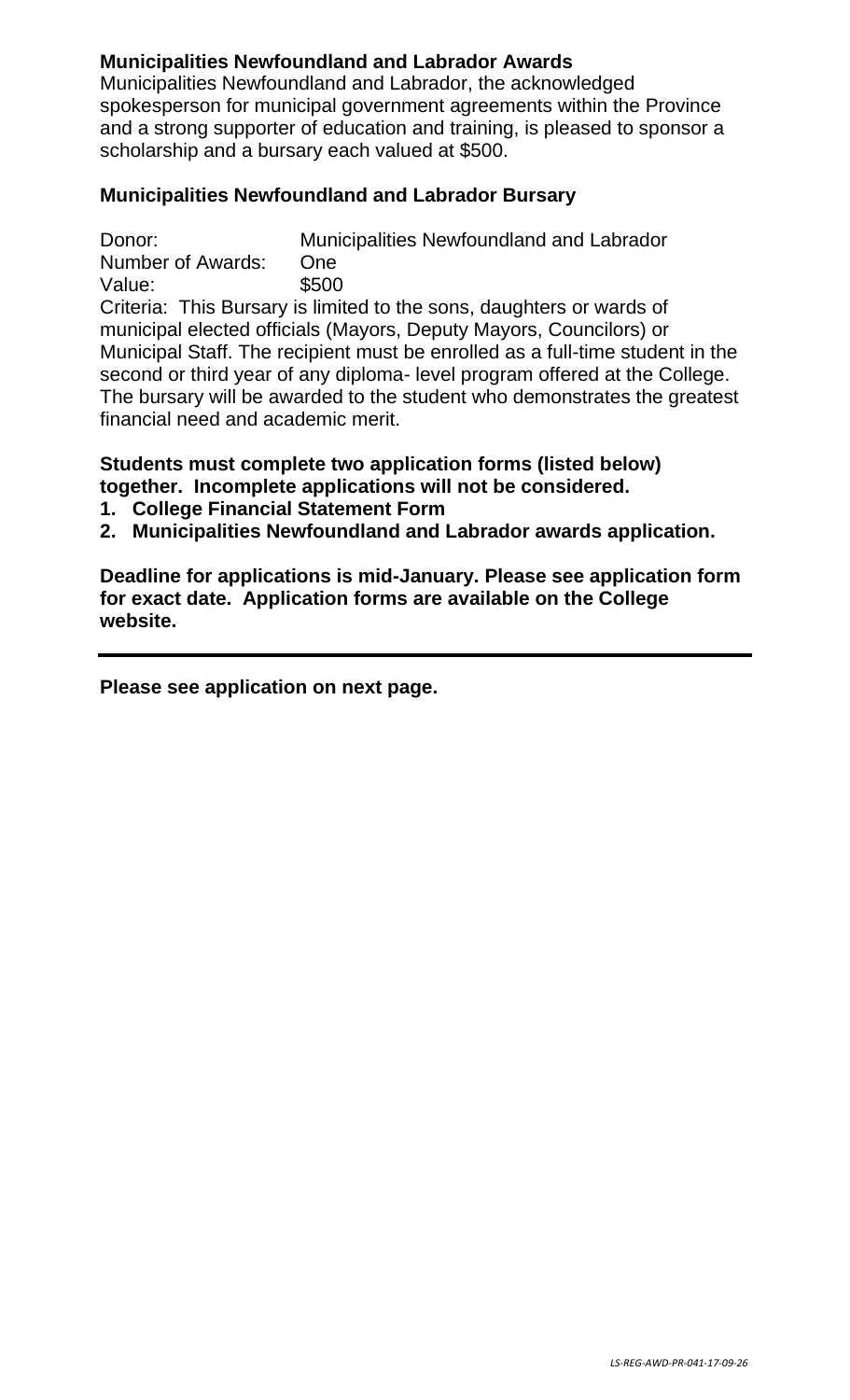



### **Application must be received by Student Services office by January 24, 2022**

| Name:<br><u> The Common Common State of the Common State of the Common State of the Common State of the Common State of the Common State of the Common State of the Common State of the Common State of the Common State of the Common St</u> | Student #:____________________                                                                                       |
|-----------------------------------------------------------------------------------------------------------------------------------------------------------------------------------------------------------------------------------------------|----------------------------------------------------------------------------------------------------------------------|
| <b>Address:</b>                                                                                                                                                                                                                               | <u> 1989 - Andrea Andrew Maria (h. 1989).</u>                                                                        |
| Phone #:                                                                                                                                                                                                                                      | <u> 1989 - Andrea Andrew Maria (h. 1989).</u>                                                                        |
| E-mail:                                                                                                                                                                                                                                       | <u> Alexandria de la contrada de la contrada de la contrada de la contrada de la contrada de la contrada de la c</u> |
| Program: Note and the set of the set of the set of the set of the set of the set of the set of the set of the set of the set of the set of the set of the set of the set of the set of the set of the set of the set of the se                |                                                                                                                      |
| Campus:                                                                                                                                                                                                                                       |                                                                                                                      |

### **Applicant Checklist:**

□ A College Financial Statement Form is attached

**Number of Awards**: One **Value:** \$500 Criteria: This Bursary is limited to the sons, daughters or wards of municipal elected officials (Mayors, Deputy Mayors, Councilors) or Municipal Staff. The recipient must be enrolled as a full-time student in the second or third year of any diplomalevel program offered at the College. The Bursary will be awarded to the student who demonstrates academic merit and the greatest financial need.

Are you a child/ward of a municipal elected official or employee in Newfoundland and Labrador? If yes, please provide name of the official:

Your relationship to the municipal official:

Permanent mailing address of the municipal official:

### **INCOMPLETE APPLICATIONS WILL NOT BE CONSIDERED**

#### **I hereby make the following declaration**:

- 1. I intend to be a full-time student for the academic year/semester for which this application is made.
- 2. I have answered all questions, which are applicable to me, and the answers given by me are true.
- 3. I understand that if selected for an award / scholarship/ bursary I will be required to provide my Social Insurance Number, so that a T4A may be issued for income tax purposes.

Permission is hereby granted for the Awards Committee to obtain any further information required from appropriate individuals or agencies.

I further acknowledge that my personal information (i.e. photo, video, name, program and home community) may be shared with the donor of this award and can be used by CNA for promotional purposes.

*CNA is an educational body of the Government of Newfoundland and Labrador. CNA is, therefore, subject to the Access to Information and Protection of Privacy Act (ATIPPA). Learner Services is collecting your personal information to process this scholarship application. It will only be used for this purpose. This personal information is collected under the authority of the College Act, 1996 (SNL1996 CHAPTER C-22.1). All personal information will be stored in accordance with our normal network and information security measures. Personal information will only be disclosed as required to do so by law. For further information about the collection and use of this information please contact the Provincial Awards Chairperson at 709-643-7880. For more information about the ATIPPA please visit www.cna.nl.ca/about/atippa.asp.*

*I have read and understand the Privacy Statement above and consent to the collection and use of this personal information.*

Signature of Applicant Date Date Date Date

**Please Turn Over**